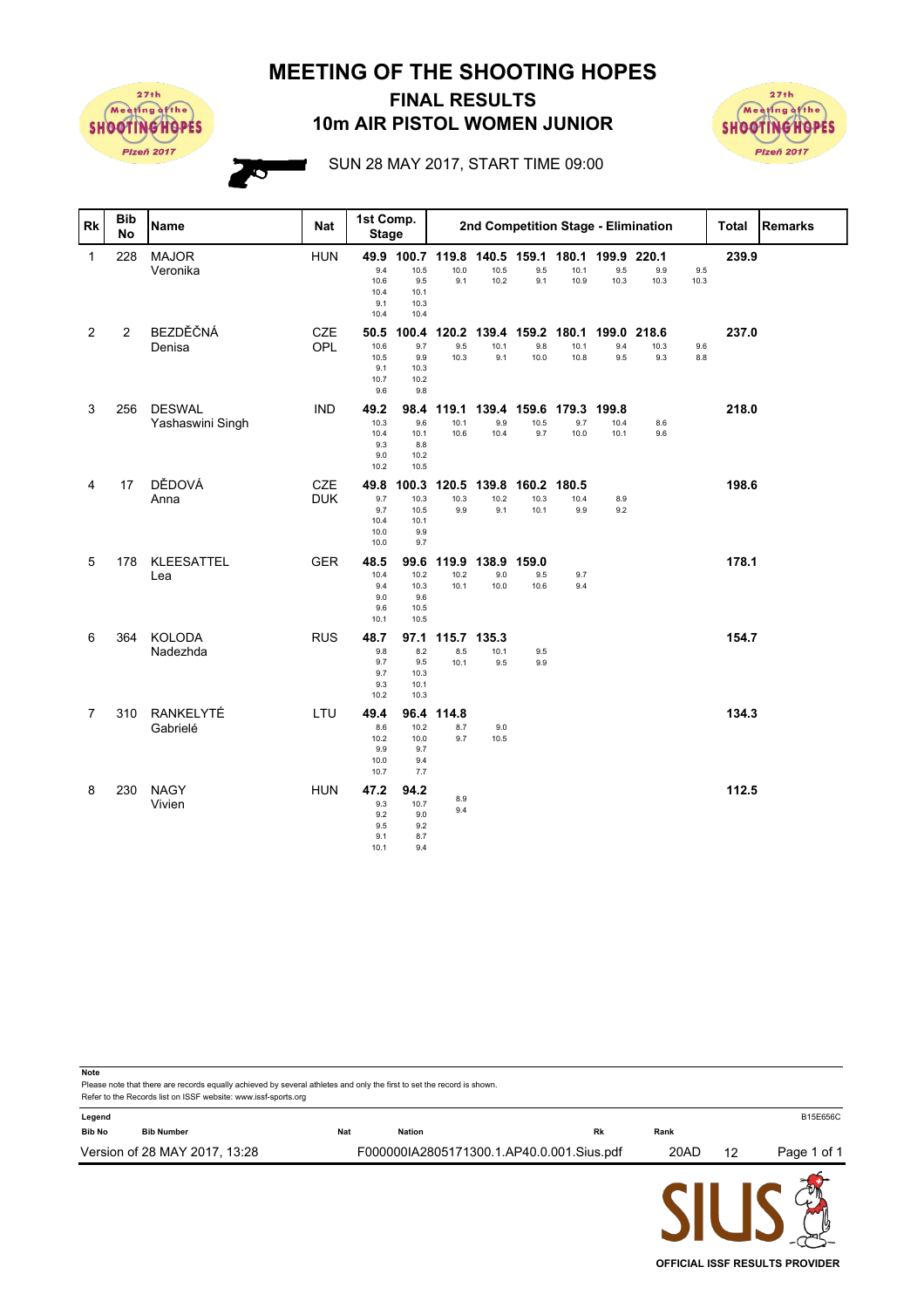## **MEETING OF THE SHOOTING HOPES**



Ó

## **Qualification 10m AIR PISTOL WOMEN JUNIOR RESULTS**



SUN 28 MAY 2017, START TIME 09:00

| Rank   FP |                 | <b>Bib No Name</b> |                             | <b>Nation</b>  | <b>Series</b> |                         |    |                         | <b>Total</b><br><b>Remarks</b> |
|-----------|-----------------|--------------------|-----------------------------|----------------|---------------|-------------------------|----|-------------------------|--------------------------------|
|           |                 |                    |                             |                | 1             | $\overline{\mathbf{c}}$ | 3  | $\overline{\mathbf{4}}$ |                                |
|           | 131             | 310                | RANKELYTÉ Gabrielé          | LTU            | 95            | 96                      | 96 | 93                      | 380-11x<br>QF                  |
|           | 2 2 4           | 228                | <b>MAJOR Veronika</b>       | <b>HUN</b>     | 92            | 95                      | 96 | 97                      | QF<br>380-9x                   |
|           | 3 3 4           | $\overline{2}$     | BEZDĚČNÁ Denisa             | CZE OPL        | 96            | 93                      | 96 | 95                      | QF<br>380-9x                   |
|           | 4 28            | 178                | KLEESATTEL Lea              | <b>GER</b>     | 95            | 95                      | 97 | 92                      | 379-9x<br>QF                   |
|           | 5 21            | 230                | <b>NAGY Vivien</b>          | <b>HUN</b>     | 94            | 94                      | 92 | 99                      | QF<br>379-7x                   |
| 6         | 41              | 256                | DESWAL Yashaswini Singh     | <b>IND</b>     | 96            | 93                      | 95 | 95                      | QF<br>379-5x                   |
|           | 7 15            | 364                | KOLODA Nadezhda             | <b>RUS</b>     | 95            | 95                      | 99 | 89                      | QF<br>$378 - 13x$              |
|           | 8 32            | 17                 | DĚDOVÁ Anna                 | <b>CZE DUK</b> | 92            | 93                      | 97 | 95                      | QF<br>377-9x                   |
|           | 9 27            | 384                | <b>TKALEC</b> Jagoda        | <b>SLO</b>     | 94            | 92                      | 98 | 93                      | 377-4x                         |
|           | 10 38           | 250                | AGRAWAL Mahima Turhi        | <b>IND</b>     | 94            | 94                      | 91 | 96                      | 375-8x                         |
|           | 11 18           | 216                | EGRI Viktória               | <b>HUN</b>     | 94            | 93                      | 95 | 93                      | 375-8x                         |
|           | 12 <sub>5</sub> | 85                 | ŠTRBAC Marijana Matea       | <b>CRO</b>     | 96            | 93                      | 93 | 93                      | 375-8x                         |
|           | 13 30           | 371                | VERETELNIKOVÁ Olga          | <b>RUS</b>     | 93            | 92                      | 93 | 96                      | $374 - 11x$                    |
|           | 14 16           | 276                | PATIL Anushka Ravindra      | <b>IND</b>     | 91            | 95                      | 94 | 94                      | 374-10x                        |
|           | 15 8            | 224                | KÓKAI Réka                  | HUN            | 93            | 93                      | 94 | 94                      | 374-10x                        |
|           | 16 25           | 290                | <b>LESTI Rebecca</b>        | ITA.           | 92            | 95                      | 95 | 92                      | 374-10x                        |
|           | 17 37           | 302                | <b>RASMANE Agate</b>        | LAT            | 93            | 94                      | 94 | 92                      | $373 - 9x$                     |
|           | 18 31           | 171                | DÖRR Cora                   | <b>GER</b>     | 95            | 92                      | 94 | 92                      | 373-8x                         |
|           | 19 14           | 69                 | ROHACH Yulyana              | <b>BLR</b>     | 92            | 95                      | 92 | 94                      | 373- 7x                        |
|           | 20 26           | 169                | <b>VENCHI ZAHM Mathilde</b> | <b>FRA</b>     | 91            | 93                      | 95 | 93                      | $372 - 12x$                    |
| 21        | 9               | 286                | <b>CAMPOSTRINI Giulia</b>   | ITA            | 93            | 91                      | 94 | 94                      | 372- 6x                        |
|           | 22 13           | 468                | <b>CHOE Sarah</b>           | <b>USA</b>     | 92            | 93                      | 93 | 94                      | $372 - 5x$                     |
|           | 23 10           | 344                | <b>HARISTIADE Daria</b>     | ROU            | 92            | 94                      | 91 | 95                      | $372 - 3x$                     |
|           | 24 19           | 183                | <b>SCHNAIDT Lisa</b>        | <b>GER</b>     | 94            | 92                      | 94 | 92                      | $372 - 2x$                     |
|           | 25 43           | 330                | PASZEK Weronika             | POL            | 91            | 94                      | 95 | 91                      | $371 - 8x$                     |
|           | 26 19           | 399                | <b>BASTIAN Anna</b>         | SUI            | 94            | 92                      | 93 | 92                      | 371- 5x                        |
|           | 27 2            | 68                 | RAMANCHUK Marharyta         | <b>BLR</b>     | 95            | 92                      | 90 | 93                      | 370-6x                         |
|           | 28 34           | 434                | MARŠÁLKOVÁ Martina          | SVK            | 91            | 95                      | 92 | 92                      | 370- 5x                        |
|           | 29 10           | 463                | <b>ABELN Katelyn</b>        | <b>USA</b>     | 95            | 91                      | 92 | 92                      | 370-3x                         |
|           | 30 7            | 27                 | NOVÁKOVÁ Veronika           | <b>CZE DUK</b> | 91            | 89                      | 94 | 95                      | 369-9x                         |
|           | 31 11           | 339                | <b>SZEWC Kinga</b>          | POL            | 90            | 96                      | 90 | 93                      | 369-8x                         |
|           | 32 41           | 331                | PAWLUCZEK Wioleta           | <b>POL</b>     | 90            | 91                      | 94 | 94                      | 369-6x                         |
|           | 33 33           | 383                | SRPČIČ Pia                  | <b>SLO</b>     | 94            | 90                      | 94 | 91                      | $369 - 5x$                     |
|           | 34 29           | 297                | <b>VARRICCHIO Maria</b>     | ITA            | 90            | 90                      | 96 | 92                      | 368-9x                         |
|           |                 |                    |                             |                |               |                         |    |                         |                                |

Version of 28 MAY 2017, 11:25 Q000000IA2805170900.1.AP40.0.001.pdf 12 Page 1 of 3

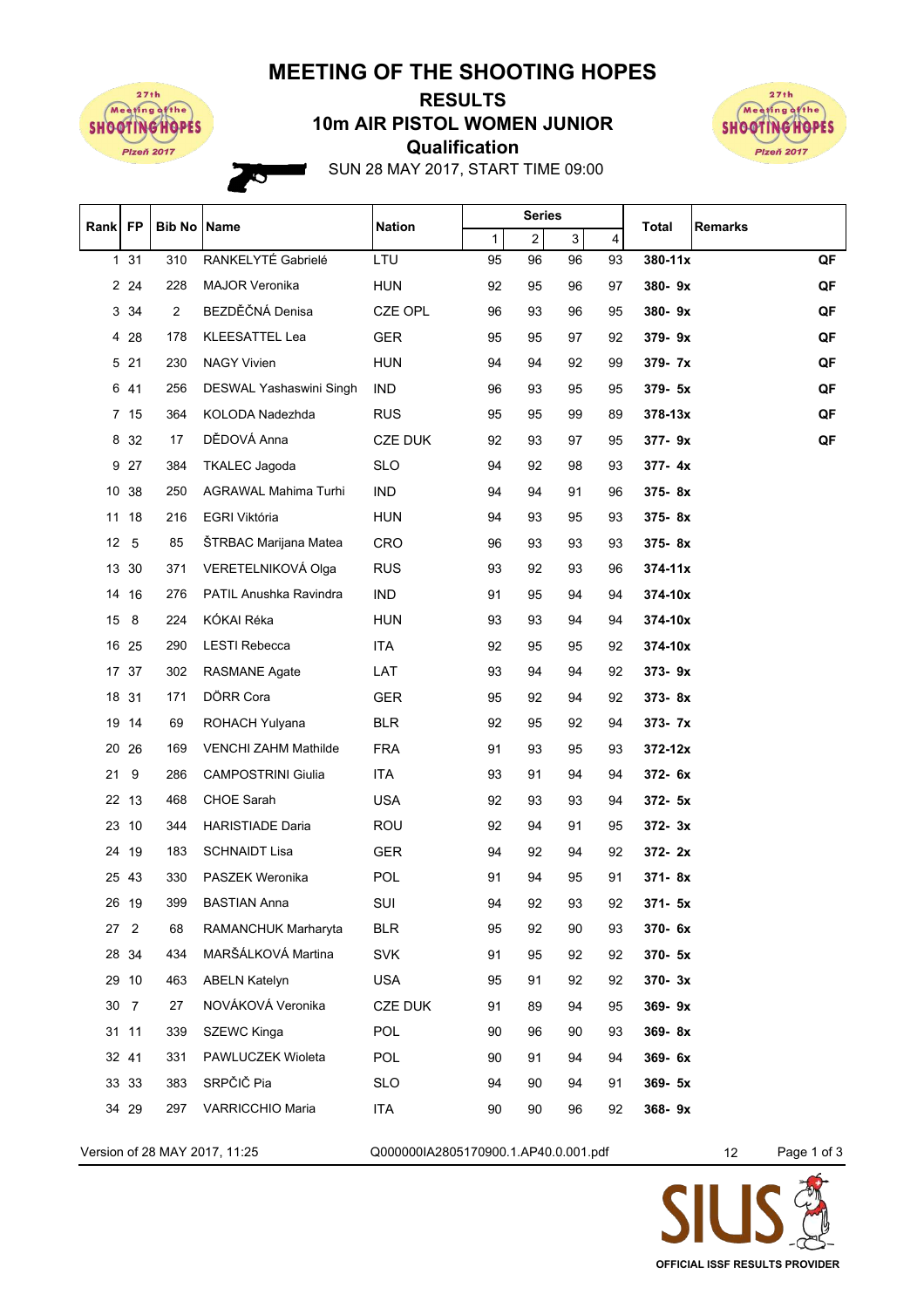| Rank FP |                | <b>Bib No Name</b> |                                     | <b>Nation</b>                        | <b>Series</b> |                |             |    | Total<br>Remarks |             |
|---------|----------------|--------------------|-------------------------------------|--------------------------------------|---------------|----------------|-------------|----|------------------|-------------|
|         |                |                    |                                     |                                      | $\mathbf{1}$  | $\overline{2}$ | $\mathsf 3$ | 4  |                  |             |
|         | 35 43          | 176                | <b>HECKNER Andrea</b>               | <b>GER</b>                           | 90            | 94             | 94          | 90 | 368-8x           |             |
|         | 36 12          | 320                | CHWEDCZUK Julia                     | <b>POL</b>                           | 94            | 94             | 92          | 88 | 368-8x           |             |
|         | 37 26          | 193                | <b>SEEGER Vanessa</b>               | <b>GER SBN</b>                       | 92            | 92             | 95          | 89 | 368-7x           |             |
| 38      | 6              | 217                | FORRÁSI Boglárka                    | <b>HUN</b>                           | 93            | 87             | 94          | 94 | 368-6x           |             |
|         | 39 24          | 301                | KOVALEVSKA Selina                   | LAT                                  | 93            | 90             | 94          | 91 | 368-6x           |             |
|         | 40 33          | 257                | <b>DEVI Sweta</b>                   | <b>IND</b>                           | 88            | 96             | 92          | 91 | $367 - 8x$       |             |
| 41      | $\overline{2}$ | 194                | <b>SCHRADER Jessica</b>             | <b>GER SBN</b>                       | 88            | 91             | 95          | 93 | $367 - 7x$       |             |
|         | 42 39          | 369                | SHKRED Tatiana                      | <b>RUS</b>                           | 89            | 94             | 91          | 93 | 367- 6x          |             |
|         | 43 12          | 173                | <b>FISCHINGER Laura</b>             | <b>GER BRA</b>                       | 89            | 88             | 94          | 95 | 366-6x           |             |
|         | 44 37          | 71                 | STRALCHONAK Liubou                  | <b>BLR</b>                           | 91            | 94             | 91          | 90 | 366-6x           |             |
|         | 45 38          | 460                | SHEVCHENKO Alona                    | <b>UKR</b>                           | 88            | 93             | 96          | 89 | $366 - 2x$       |             |
|         | 46 14          | 380                | PREZELJ Anja                        | <b>SLO</b>                           | 90            | 93             | 92          | 90 | 365-8x           |             |
| 47 8    |                | 417                | <b>BRUNNEROVÁ Anna</b>              | <b>SVK</b>                           | 92            | 91             | 89          | 93 | $365 - 7x$       |             |
|         | 48 21          | 74                 | ZHUKAVA Veranika                    | BLR                                  | 91            | 93             | 88          | 92 | 364-10x          |             |
| 49      | 3              | 126                | BAUMGARTNEROVÁ Sára                 | <b>CZE PRAHA</b>                     | 92            | 88             | 93          | 91 | 364-7x           |             |
|         | 50 44          | 202                | <b>KRÜGER Emily</b>                 | <b>GER SACH</b>                      | 91            | 94             | 88          | 91 | $364 - 5x$       |             |
|         | 51 17          | 84                 | ŠIMIČ Teodora                       | CRO                                  | 93            | 91             | 88          | 91 | $363 - 5x$       |             |
|         | 52 22          | 113                | KUBEŠOVÁ Eliška                     | <b>CZE</b><br><b>OSTRAVA</b>         | 91            | 87             | 92          | 93 | $363 - 4x$       |             |
|         | 53 44          | 386                | ALEKSIČ Lea                         | SRB                                  | 88            | 89             | 91          | 95 | $363 - 3x$       |             |
|         | 54 35          | 161                | JEDRZEJEWSKI Camille                | <b>FRA</b>                           | 90            | 88             | 88          | 96 | 362-6x           |             |
|         | 55 18          | 122                | SCHEJBALOVÁ Veronika                | CZE PLZEŇ                            | 91            | 94             | 84          | 93 | $362 - 5x$       |             |
|         | 56 40          | 78                 | JAJIČ Oriana                        | CRO                                  | 89            | 91             | 91          | 91 | $362 - 5x$       |             |
|         | 57 23          | 174                | FISCHINGER Sarah                    | <b>GER BRA</b>                       | 89            | 90             | 90          | 93 | $362 - 4x$       |             |
|         | 5842           | 120                | KLASNOVÁ Eliška                     | CZE PLZEŇ                            | 89            | 89             | 94          | 90 | $362 - 4x$       |             |
|         | 59 28          | 349                | <b>SCARLAT Cornelia</b>             | ROU                                  | 91            | 92             | 87          | 92 | $362 - 2x$       |             |
| 60      | 5              | 318                | DABROWSKA Oliwia                    | <b>POL</b>                           | 93            | 88             | 86          | 95 | $362 - 1x$       |             |
|         | 61 16          | 155                | <b>DONNIOU Annaic</b>               | <b>FRA</b>                           | 90            | 89             | 92          | 90 | $361 - 4x$       |             |
|         | 62 13          | 421                | ERNSTOVÁ Samuela                    | <b>SVK</b>                           | 89            | 93             | 89          | 90 | $361 - 3x$       |             |
|         | 63 23          | 10                 | DĚDOVÁ Alžběta                      | <b>CZE BEN</b>                       | 92            | 92             | 87          | 89 | 360-6x           |             |
|         | 64 17          | 303                | VDOBCENKO Laura                     | LAT                                  | 90            | 92             | 88          | 89 | 359-8x           |             |
| 65      | $\overline{4}$ | 187                | VÖLKER Agnes                        | <b>GER</b>                           | 90            | 93             | 93          | 83 | 359- 5x          |             |
| 66      | 6              | 83                 | SILADJEV Marija                     | <b>CRO</b>                           | 92            | 86             | 91          | 88 | $357 - 3x$       |             |
|         | 67 40          | 149                | PÄRRI Maija                         | <b>FIN</b>                           | 90            | 90             | 87          | 90 | 357-2x           |             |
| 68      | 9              | 227                | LÉGRÁDI Nikolett                    | <b>HUN</b>                           | 90            | 90             | 90          | 87 | 357-2x           |             |
|         | 69 36          | 192                | <b>KHALFINE Dascha</b>              | <b>GER SBN</b>                       | 90            | 88             | 86          | 92 | 356-9x           |             |
|         | 70 27          | 438                | NÁSZALIOVÁ Claudia                  | <b>SVK</b>                           | 87            | 90             | 91          | 88 | 356-6x           |             |
|         | 71 20          | 36                 | PIOTTI PEREYRA Cibeles<br>Antonella | <b>ARG</b>                           | 88            | 88             | 92          | 88 | $356 - 4x$       |             |
|         | 72 29          | 345                | <b>IONESCU Maria</b>                | <b>ROU</b>                           | 90            | 90             | 86          | 90 | $356 - 3x$       |             |
| 73      | 3              | 98                 | KLAILOVÁ Helena                     | CZE DUK                              | 89            | 92             | 88          | 86 | $355 - 5x$       |             |
|         |                |                    | Version of 28 MAY 2017, 11:25       | Q000000IA2805170900.1.AP40.0.001.pdf |               |                |             |    | 12               | Page 2 of 3 |